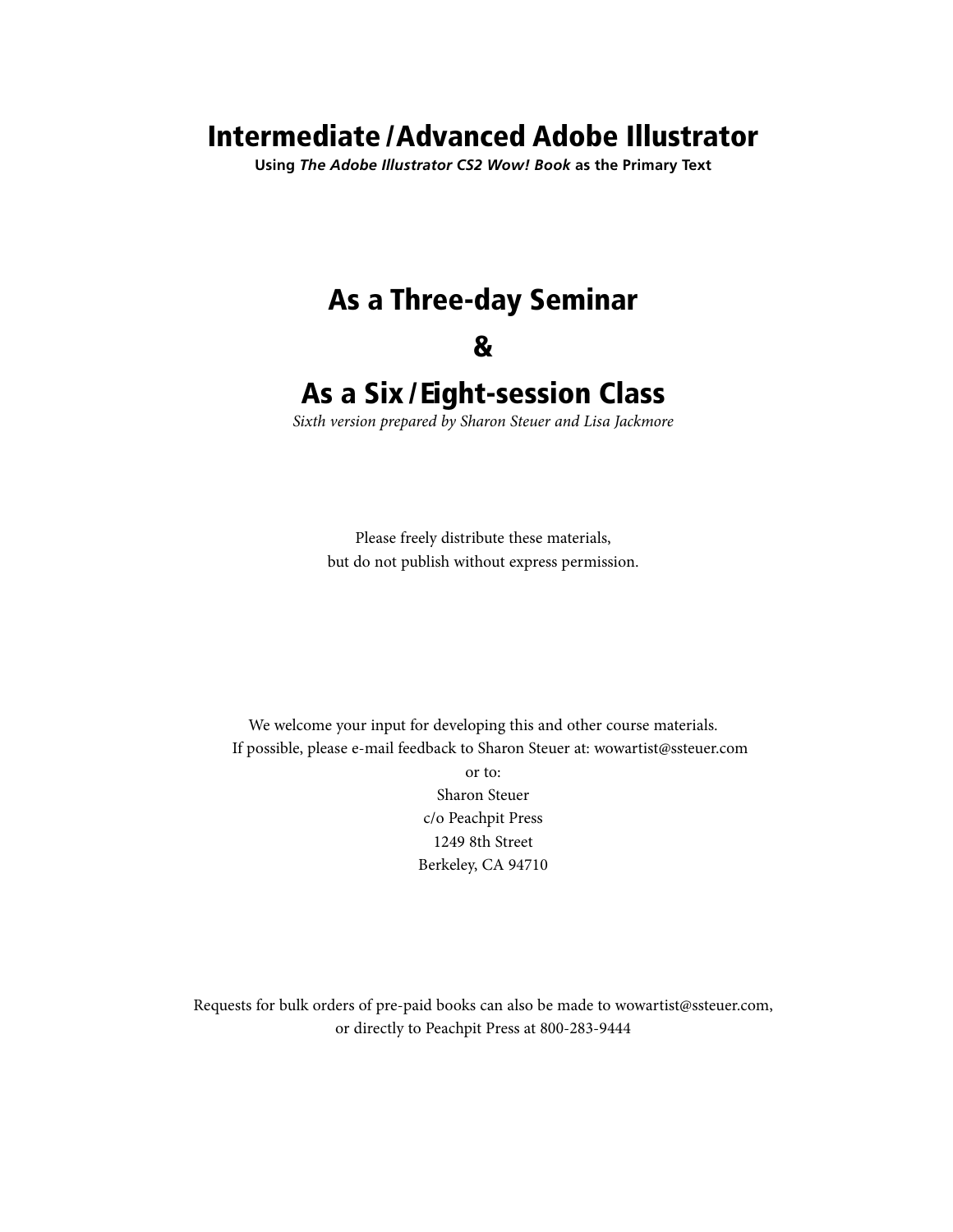### Intermediate /Advanced Adobe Illustrator

**Using** *The Adobe Illustrator CS2 Wow! Book* **as the Primary Text**

*(As a Three-Day Seminar)*

*Main Goal: Learn the "logic" of Adobe Illustrator: Memorize only the essentials.*

### **Day 1**

**(morning)**

- **Scan and hand-trace using Templates with the Pen or Pencil tool**  (Chapter 5, p130–131)
- **• Work with the Geometric tools and Free Transform tool** (Chapter 1, p12, 20-23; Chapter 3, p80-81)
- **• Organizing layers and sublayers: making, naming, hiding and locking** (Chapter 1, p25-26; Chapter 5, p120-126, 132-133, 135-139)
- **• Look at setting up Illustrator basics Undos, Ruler units, Smart Guides & Show/ Hide Edges**

(Chapter 1, p24–28)

**• Using Basic construction tools** (Chapter 2, p40–47, 53)

**•••••••••••••••••••••••••**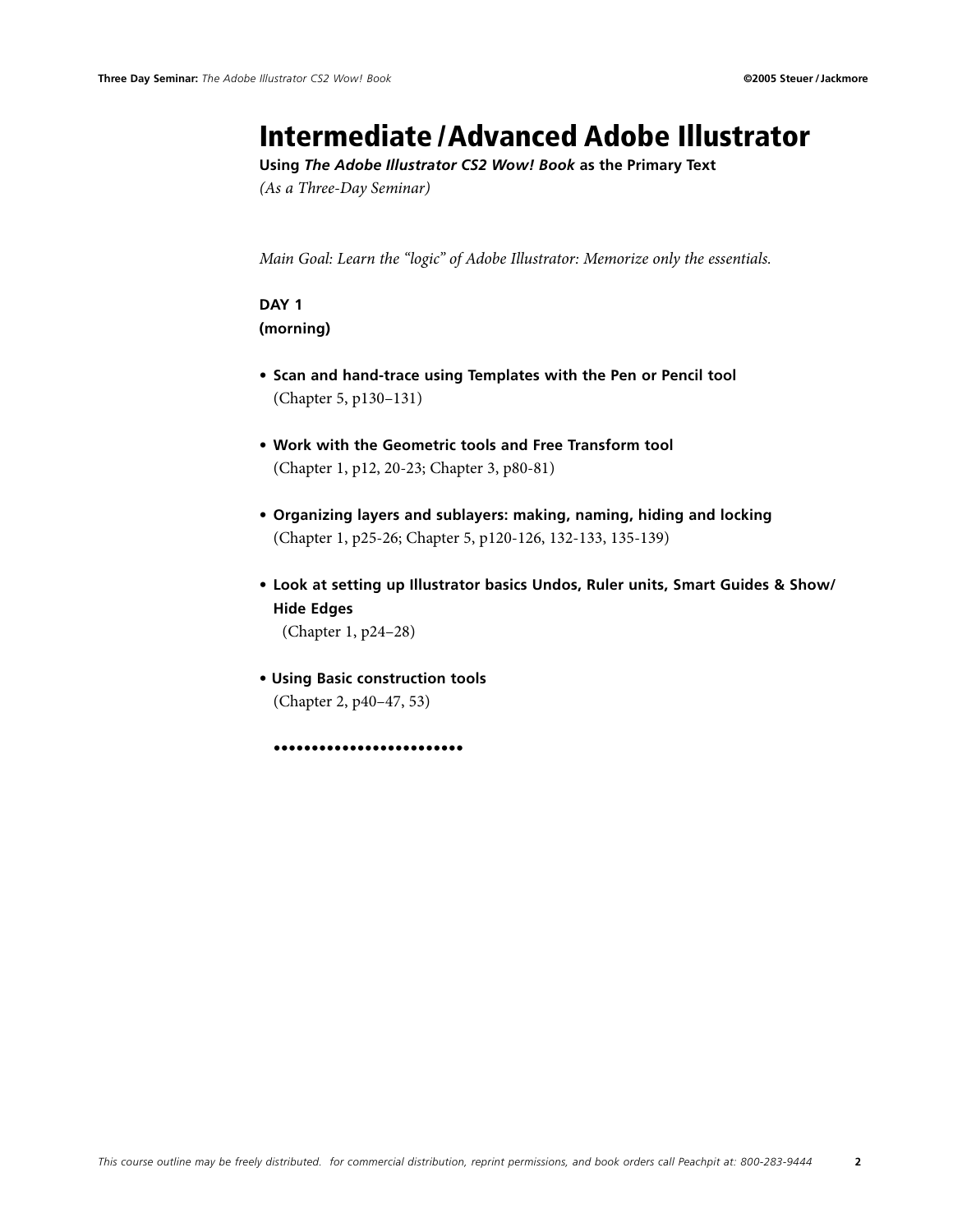### **Day 1**

#### **(afternoon)**

#### **• From Sketch to Live Trace and Live Paint**

 Special Wow! Section, "Working with live Pasint and Group isolation Mode" adopted from Real World Adobe Illustrator by Mordy Golding.

- **Live Trace** (Chapter 7, p190-193, p209, p212-216)
- **Live Paint** (Chapter 7, p194-198)
- **• Work with all transformation tools and the Transform palette** (Chapter 1, p20-23; Chapter 2, p50–52)
- **Master Bézier Curves**

(Chapter 1, p7–10 — use Zen Lessons on disk)

#### **•••••••••••••••••••••••••**

In a more beginning class, proceed with the following, and tell students to review overnight.

For a more advanced class, the following would be given as an assignment for overnight — more advanced students would get to Isometric, others wouldn't.

**• Practice the Finger Dance**

(Chapter 2, p54–58)

- **Create and use a custom Perspective grid**  (Chapter 5, p142-143)
- **• Create and assemble using Isometric Perspective** (Chapter 3, p76-79)

*For help with the Pen tool: the "Ch 02 The Zen of Illustrator" folder on the* **Wow! CD**  *includes several "Zen" practice lessons, especially the "Zen of the Pen" Bézier lessons (which include QuickTime demonstrations on drawing and editing paths and curves).*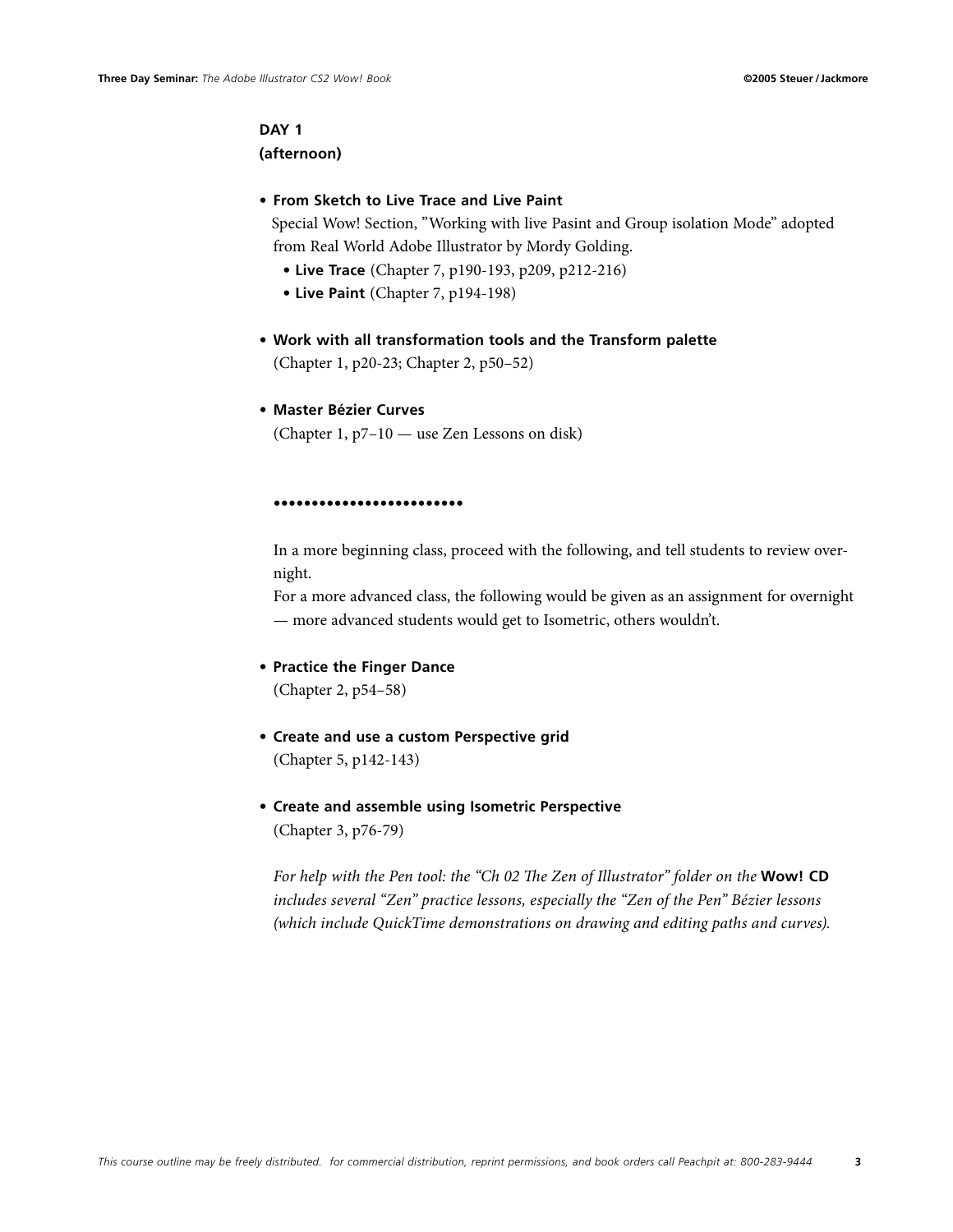### **Day 2**

**(morning)**

- **• Basic Drawing & Coloring review** (Chapter 1, p12–17, 29–30; Chapter 3, p60-66)
- **Colors, Styles**  (Chapter 3, p74-75)
- **• Basic Brush Creation** (Chapter 4, p90-92, 96-101,116-117)
- **Create volume and light with Gradients, play with simple Gradient mesh**  (Chapter 8, p223–224, 228, 233-242) Show with simple cubes and cylinders.
- **• Simple Patterns**

(Look at the Adobe patterns on the Adobe Illustrator CS2 Application CD-ROM)

**• Creating Repeating Patterns**  (Chapter 3, p86-87; Chapter 12, p342-343)

**•••••••••••••••••••••••••**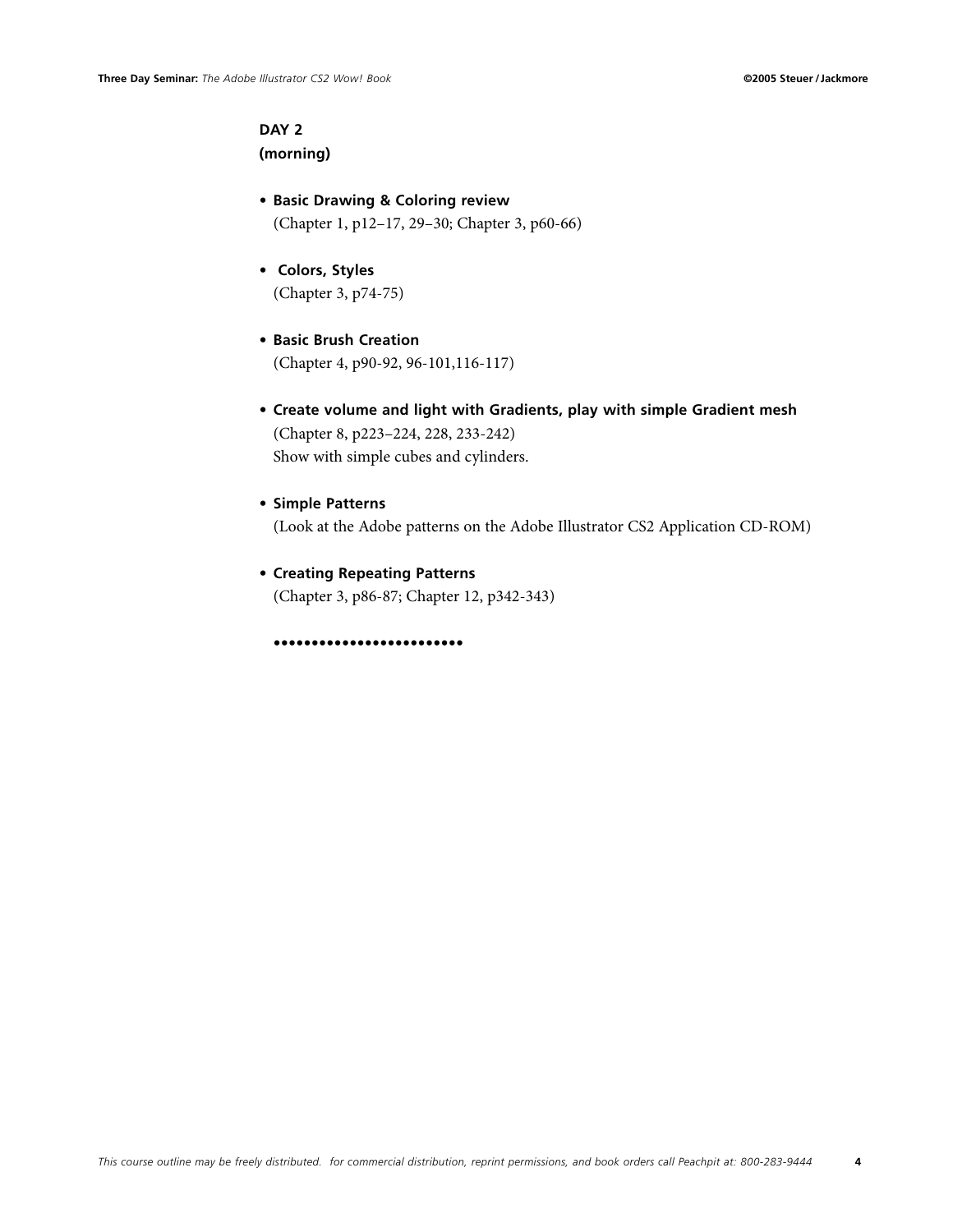### **Day 2**

**(afternoon)**

- **Basic Blends from one object and/or color to another** (Chapter 8, p220–222, 228-229)
- **Shaping Blends**  (Chapter 7, p228–229)
- **Type basics, type on a curve** (Chapter 6, p146-151, 162-163)
- **More Type: Masking images with letter forms, stretching type, applying effects/ warps/brush strokes** (Chapter 6, p155-157, 166-167, 168-169, 176-177, 180-184)
- **• Experiment with Pathfinders** (Chapter 7, p186-189, 199-205)
- **Working with the Appearance palette** (Chapter 9, p288-289, 291)
- **Graphic Styles; applying object level effects and saving as styles, Scratchboard Art** (Chapter 10, p286-287, 292-295)

**•••••••••••••••••••••••••**

**Homework:** *Review, and experiment with blends, gradients and gradient mesh (Chapter 8). For a more advanced gradient mesh exercise, try Molding Mesh: Forming Bottles using Gradient Mesh (Chapter 8, p244-245).*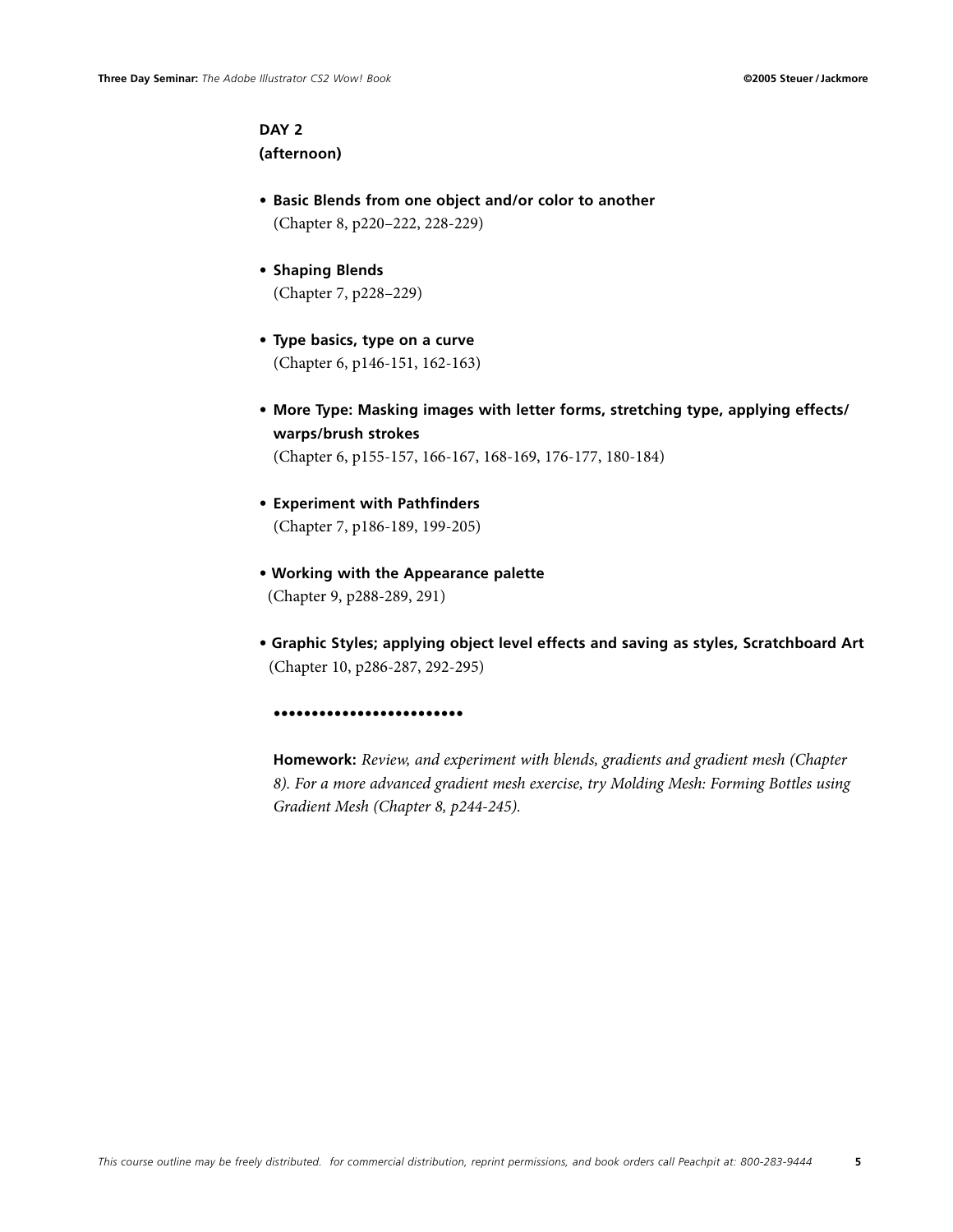### **DAY 3**

**(morning)**

- **• Basics of working with masks** (Chapter 12, p326-329)
- **Brushes in more detail (Calligraphic and Natural Art Brushes,Scatter and Pattern Brushes)**

(Chapter 4, p90-99, 116-117)

- **• Creative Brushes** (Chapter 4, p100-101, 108-109)
- **• Scribble Effects** (Chapter 10, p281, 296-298)
- **• Creating and working with Symbols** (Chapter 4, p93-94, 110-115)
- **3D Effects**

(Chapter 11, p302-306, 307-312)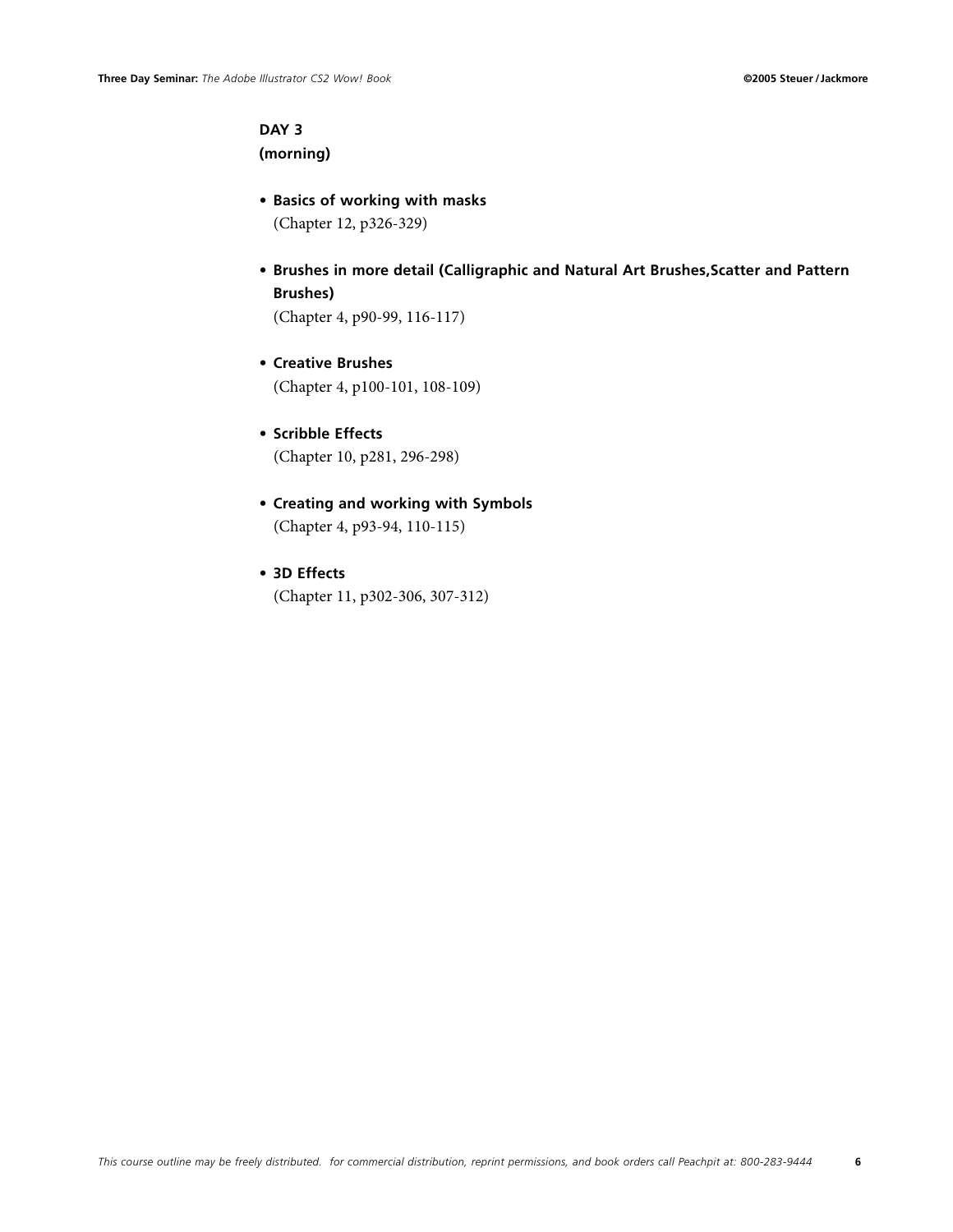### **DAY 3 (afternoon)**

- **More about Gradient Mesh, editing and coloring to show realistic light** (Chapter 8, p226-227, 242-245, 248, 354)
- **Basic Transparency, blending modes, opacity, tinting a scan using transparency effects**  (Chapter 9, p250-252, 260-263, 270-273, 277)
- **Opacity Masks** Chapter 9, p274-275, 352-353)
- **Using Blends to make transparent highlights** (Chapter 9, p264-265)
- **Photorealism with Blends and Effects** (Chapter 8, p244-245, 346–247)
- **Live Effects & Graphic Styles, Warps, Envelopes, Flare** (Chapter 10, p280-284, 288-295)
- **Integrate a Photoshop element, discuss benefits / disadvantages of various formats, linking vs. embedding a raster through placing, or drag and drop** (Chapter 14)
- **Open, Place, Paste, Drag and Drop an Illustrator element into Photoshop** (Chapter 14, p384-386, 387-391, 396-397) **•••••••••••••••••••••••••**

**Web and Animation** (Chapter 13)

Remainder of the afternoon for questions and reviewing.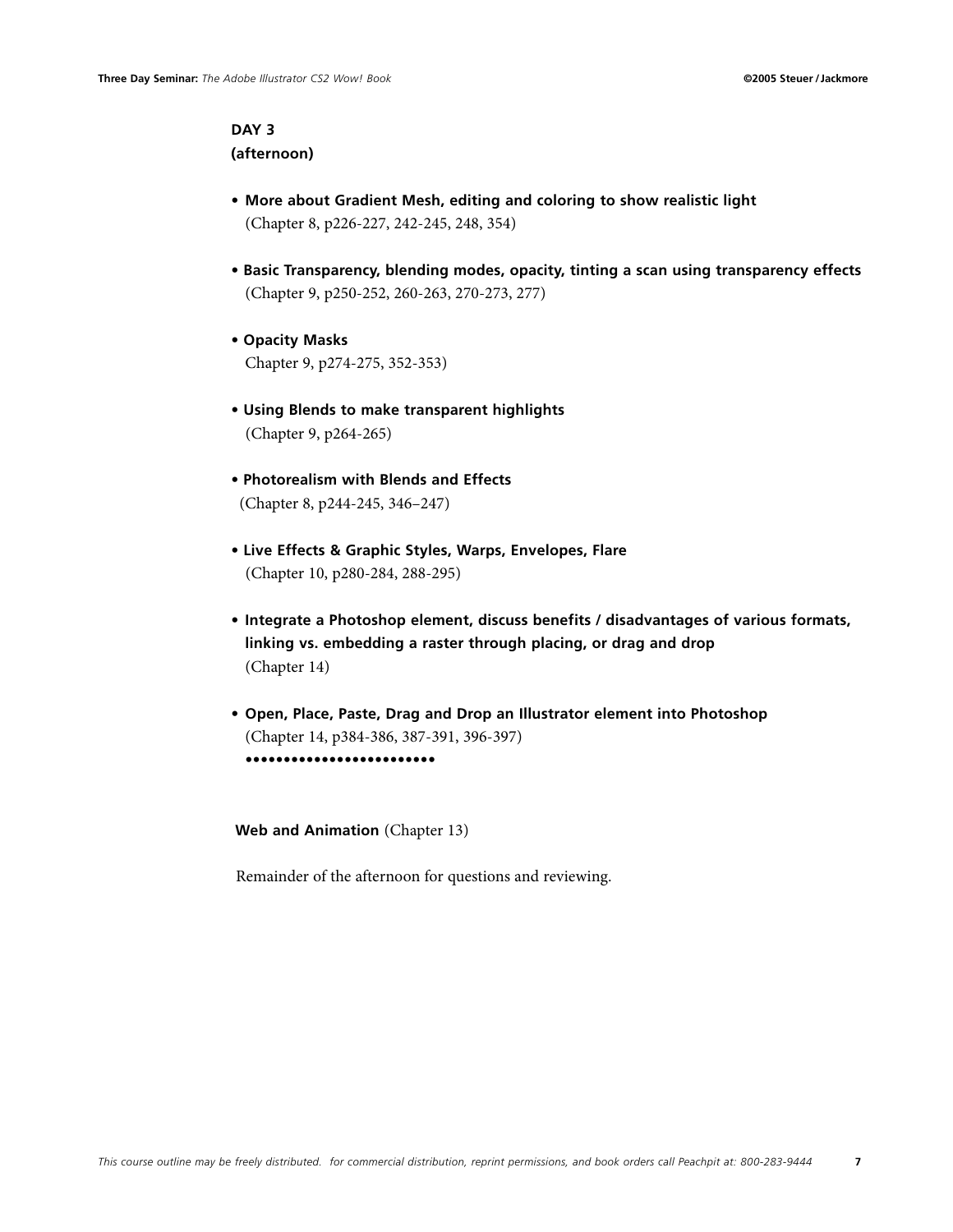### Intermediate /Advanced Adobe Illustrator

**Using** *The Adobe Illustrator CS Wow! Book* **as the Primary Text**

*(As a Six–Session Day or Evening Class — with Two Additional Optional Days)*

*Main Goal: Learn the "logic" of Adobe Illustrator: Memorize only the essentials.*

#### **Session 1**

- **Scan and hand-trace using Templates with the Pen or Pencil tool**  (Chapter 5, p130-131)
- **• Organizing layers and sublayers: managing custom layers and sublayers** (Chapter 5, p120-126, 132-139)
- **From Sketch to Live Trace and Live Paint** Special Wow! Section, "Working with Live Paint and Group Isolation Mode" adopted from Real World Adobe Illustrator by Mordy Golding.
	- **Live Trace** (Chapter 7, p190-193, p209, p212-216)
	- **Live Paint** (Chapter 7, p194-198)
- **• Look at setting up Illustrator basics, Undos, Ruler units, Smart Guides & Show/Hide Edges**

(Chapter 1, p24–28)

**Homework:** *Create two or three files that demonstrate the effects using the day's exercises. You do not have to choose all the effects, just the ones that would work with your type of techniques.*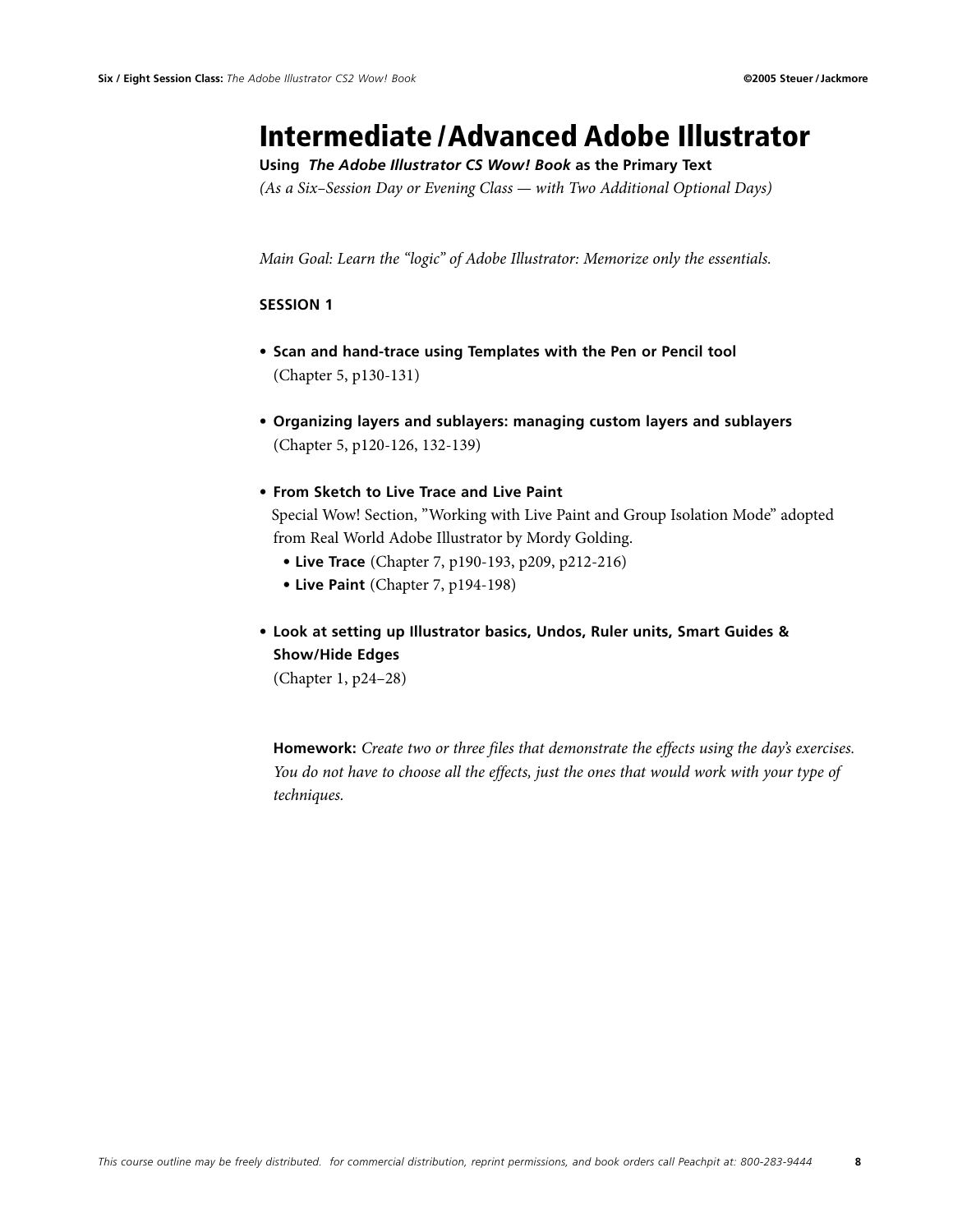In a more beginning class, proceed with the following. You may not get to the Isometrics. For a more advanced class, briefly review the Bézier Curves, Finger Dance and Transformation tools. Concentrate on the Isometric Exercise, and Changing the Constrain Angle.

**• Master Bézier Curves**

(Chapter 1, p7–10 — use Zen Lessons on disk)

- **Practice the Finger Dance** (Chapter 2, p54–58)
- **Using Basic construction tools** (Chapter 2, p40-47, 53)
- **• Work with the Geometric tools and Transform tools** (Chapter 1, p20-23; Chapter 2, p50–52)
- **• Create and assemble using Isometric Perspective** (Chapter 3, p76-79)

**Homework:** *Trace the maze in Zen Lessons. Create a file that shows the different transformation tools. Or create your own object in Isometric perspective. For help with the Pen tool: the "Ch 02 The Zen of Illustrator" folder on the* **Wow! CD** *includes several "Zen" practice lessons, especially the "Zen of the Pen" Bézier lessons (which include QuickTime demonstrations on drawing and editing paths and curves).*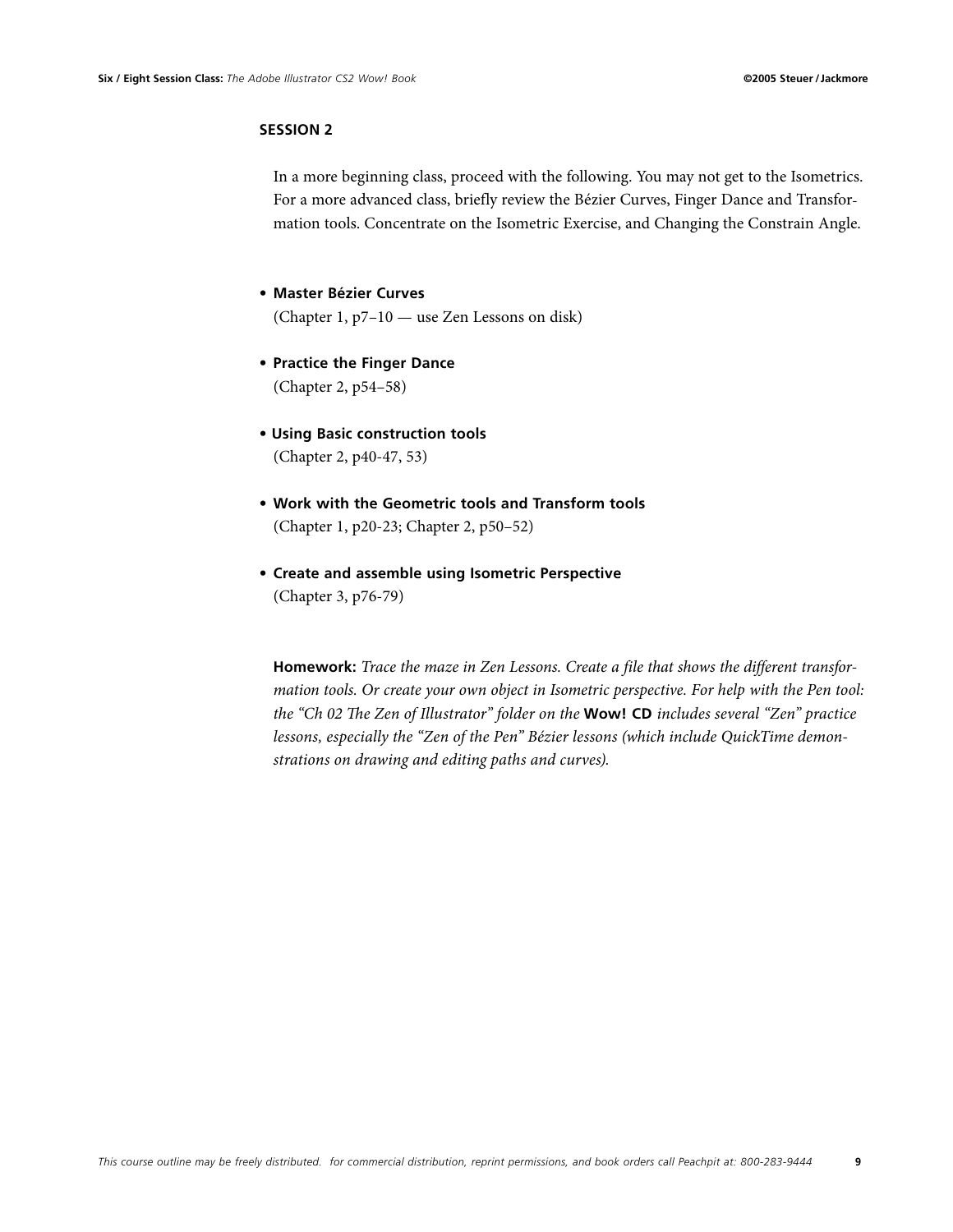**.**

### **Session 3**

- **• Review Béziers, Transformations**
- **Create and use a custom Perspective grid**  (Chapter 5, p142-143)
- **• Basic Drawing & Coloring review** (Chapter 1, p12-17, 29-30; Chapter 3, p60-66)
- **• Desktop Color and Palettes** (Chapter 1, p6-8, 29-30; Chapter 3, p61-65)
- **• Organizing Colors, Styles**  (Chapter 3, p74-75)

**Homework:** *Create a file that shows the different transformation tools. Or use the Isometric Exercise to create a 3-dimensional environment or a package design.*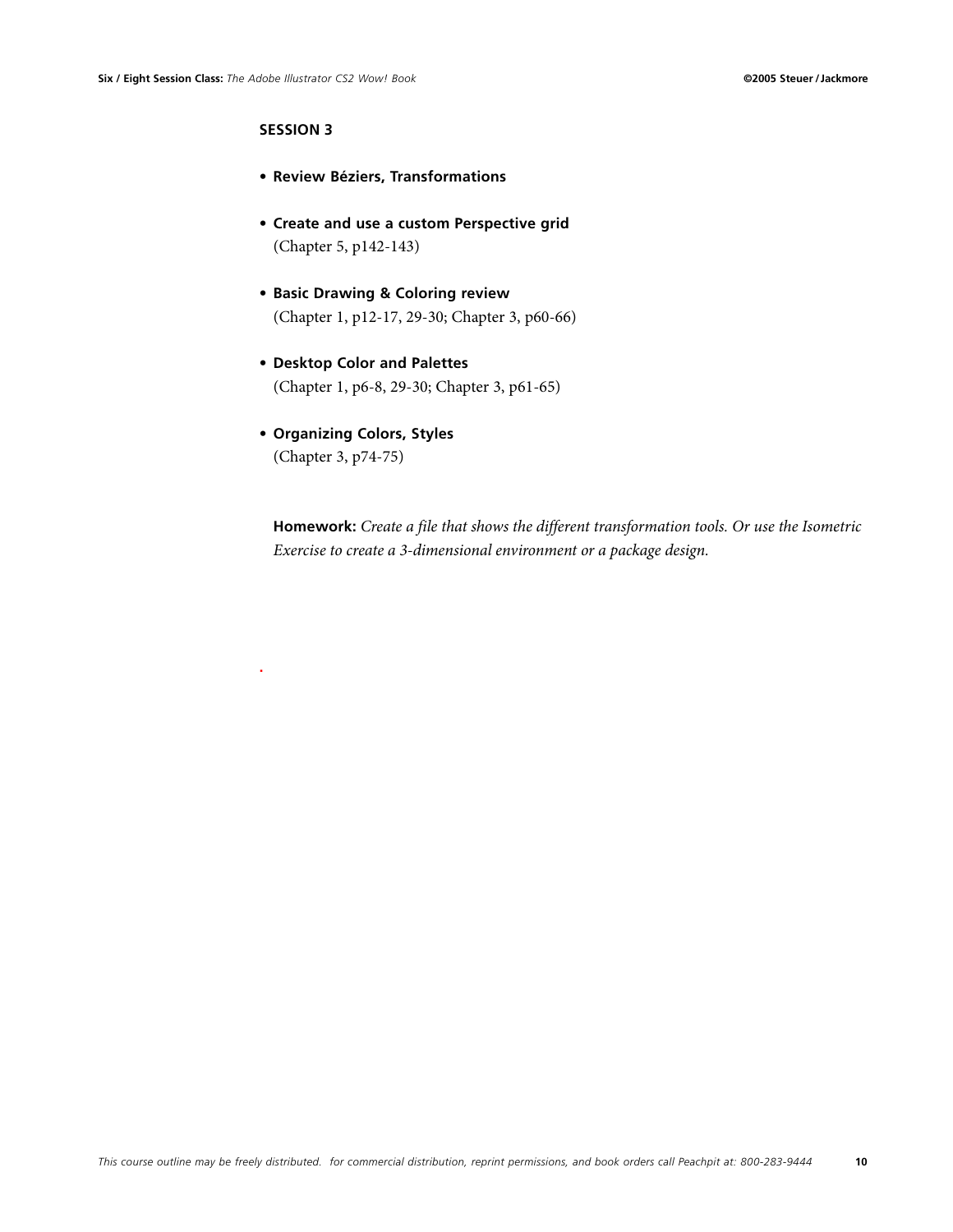- **• Basic Brush Creation**  (Chapter 4, p90-92, 96-99, 100-101, 116-117)
- **Working with the Appearance palette** (Chapter 9, p288-289, 291)
- **Create volume and light with Gradients, play with simple Gradient mesh**  (Chapter 8, p223–224, 226, 228, 233-242) Show with simple cubes and cylinders.
- **• Simple Patterns**  (look at the Adobe patterns on their CD-ROM)
- **• Creating Repeating Patterns**  (Chapter 3, p86-87; Chapter 12, p342-343)

**Homework:** *Assignment to review and experiment with gradients—for those wanting more, create a complex repeating pattern.(Chapter 12, p342-343).*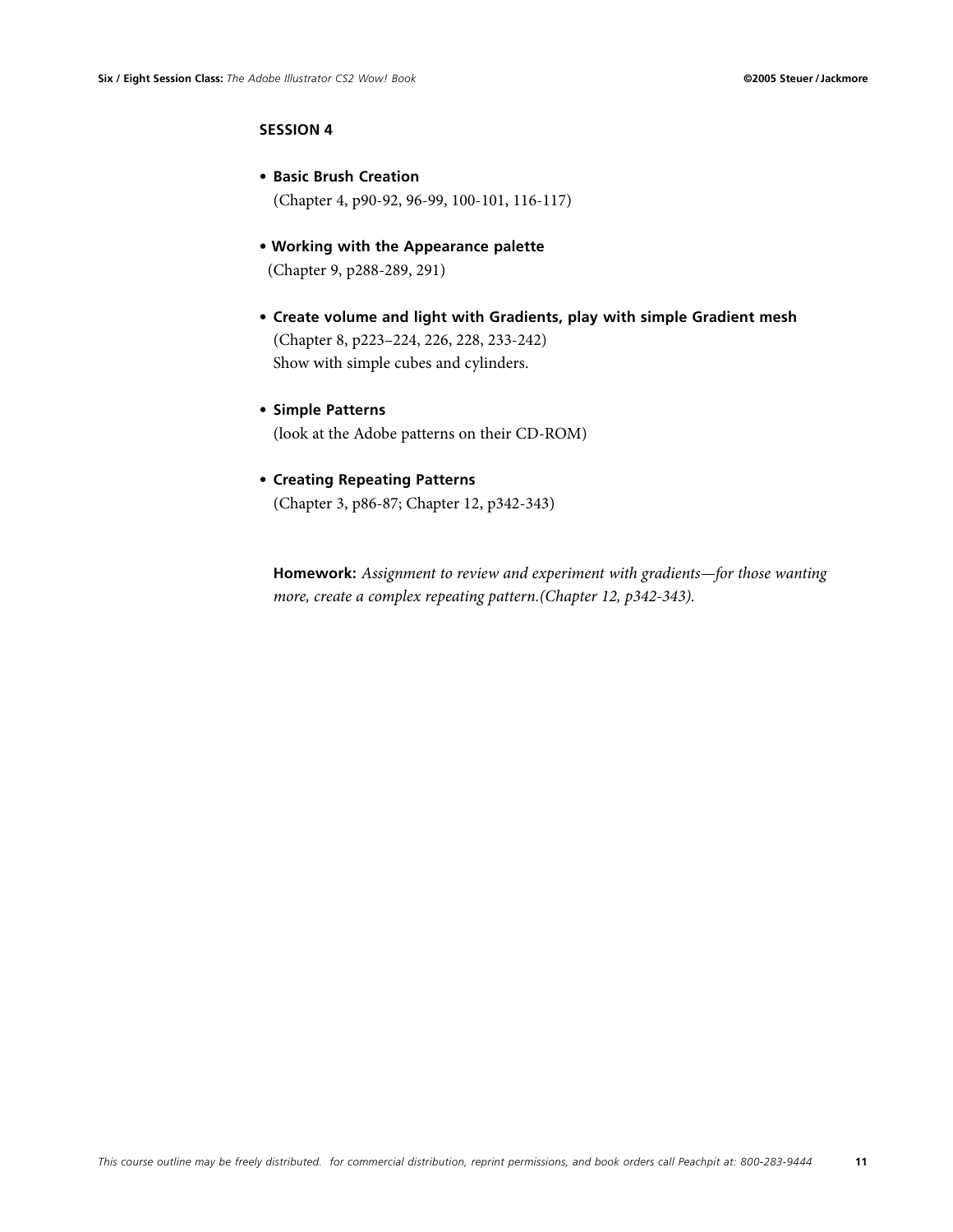- **Basic Blends from one object and or color to another** (Chapter 8, p220–222, 228-229)
- **Shaping Blends** (Chapter 8, p228)
- **Type basics, type on a curve** (Chapter 6, p146-151, 162-163)
- **More Type: Masking images with letter forms, stretching type, applying effects/ warps/brush strokes** (Chapter 6, p155-157, 166-167, 168-169, 176-177, 180-184)
- **• Experiment with Pathfinder filters**  (Chapter 7, p186-189,199-205)
- **Graphic Styles; applying object level effects and saving as styles, Scratchboard Art** (Chapter 10, p286-287,292-295)

**Homework:** *Assignment to review and experiment with blends, gradients and masked blends. For a more advanced gradient mesh exercise, try Molding Mesh: Forming Bottles using Gradient Mesh (Chapter 8, p244-245). For those wanting more, creating a complex repeating pattern (Chapter 12, p342–343); Look through Chapter 8.*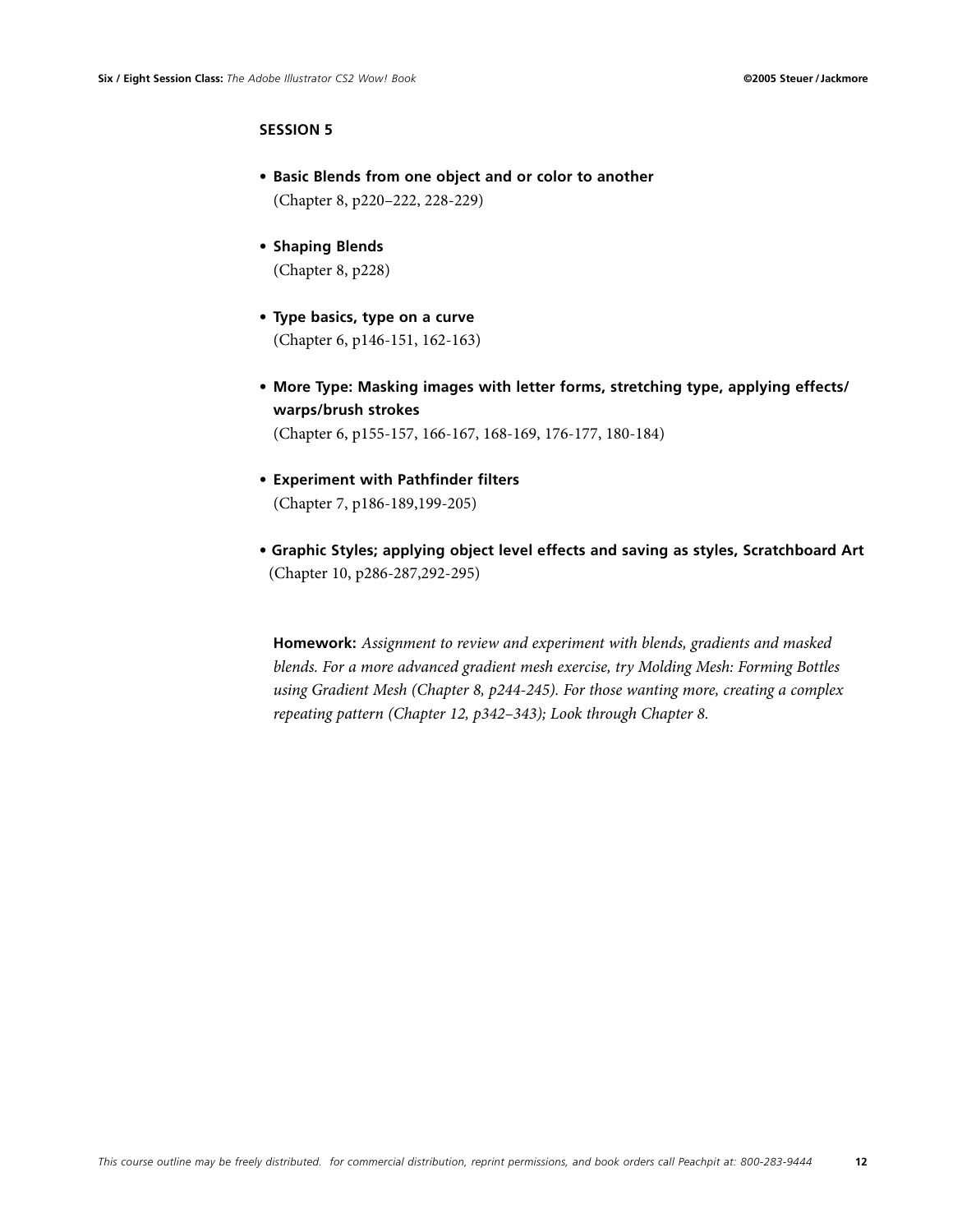- **• Basics of working with masks** (Chapter 12, p326-329)
- **Brushes in more detail (Calligraphic and Natural Art Brushes, Scatter and Pattern Brushes)**

(Chapter 4, p90-95, 96-99, 116-117)

- **• Creative Brushes** (Chapter 4, p100-101,108-109)
- **• Creating and working with Symbols** (Chapter 4, p93-94, 110-115)
- **3D Effects** (Chapter 11, p302-306, 307-312)
- **• Basic Masking of Blends**  (Chapter 12, p326-329)
- **Styles; applying object level effects and saving as styles, Scratchboard Art** (Chapter 10, p285-287, 292-295)

**Homework:** *Create a file that demonstrates how type can be manipulated into type on a curve, as a mask, and with gradients. If you have used type in any of the previous exercises, go back and refine your work using the techniques you have learned here.*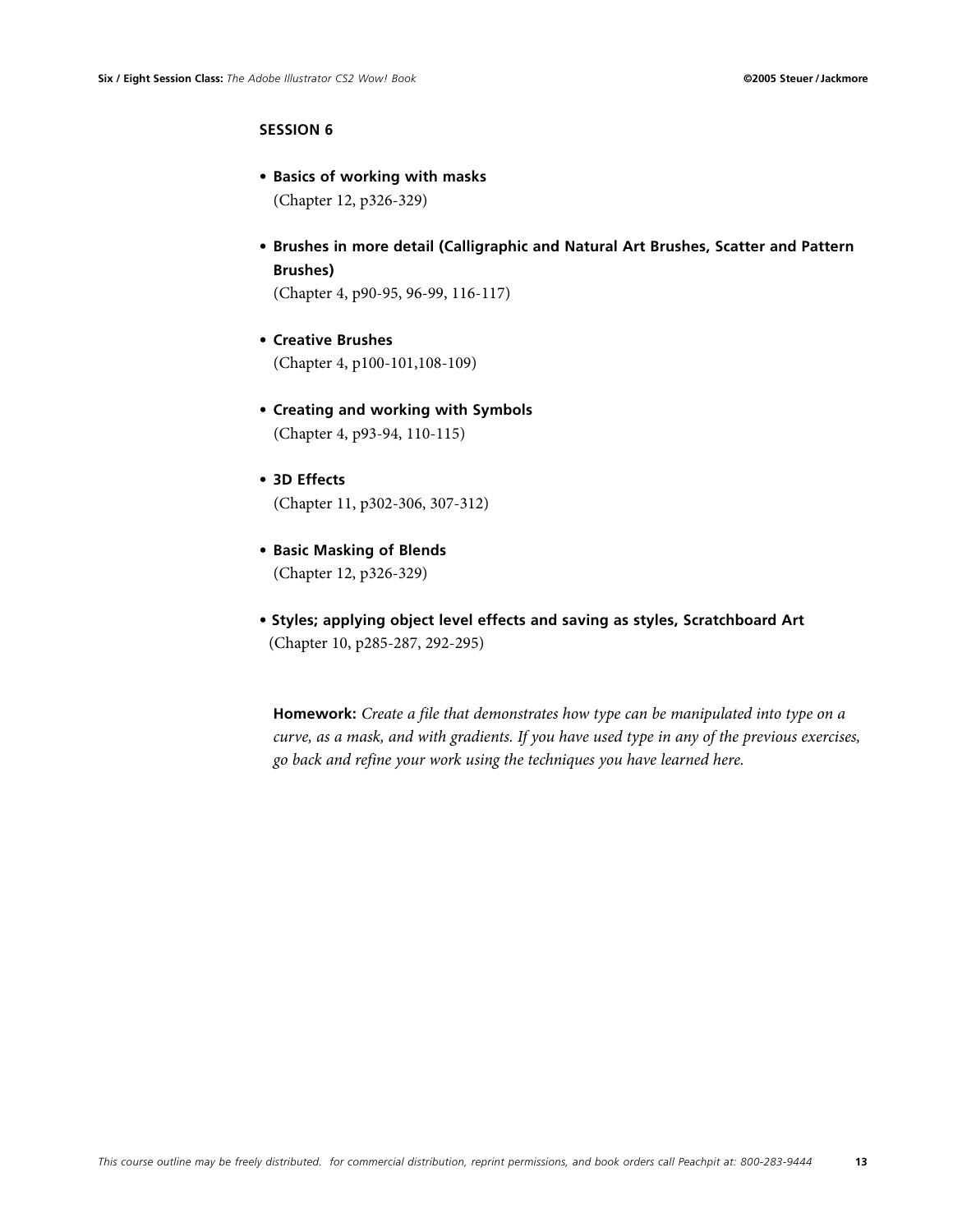### **Session 7 (Optional)**

- **More about Gradient Mesh and coloring to show realistic light** (Chapter 8, p226-227, 242-245, 248; Chapter 12, p348 p351-354)
- **Basic Transparency, blending modes, opacity, tinting a scan using transparency effects**

(Chapter 9, p250-252, 260-263, 270-273, 277)

- **Opacity Masks** Chapter 9, p274-275; Chapter10, p352-353)
- **Using Blends to make transparent highlights** (Chapter 9, p264-265)
- **Photorealism with Blends and Effects** (Chapter 8, p244-245, 346–247)
- **Live Effects & Graphic Styles, warps, Envelopes, Flare** (Chapter 10, p280-284, 288-295)
- **• Scribble Effects** (Chapter 10, p281,296-298)